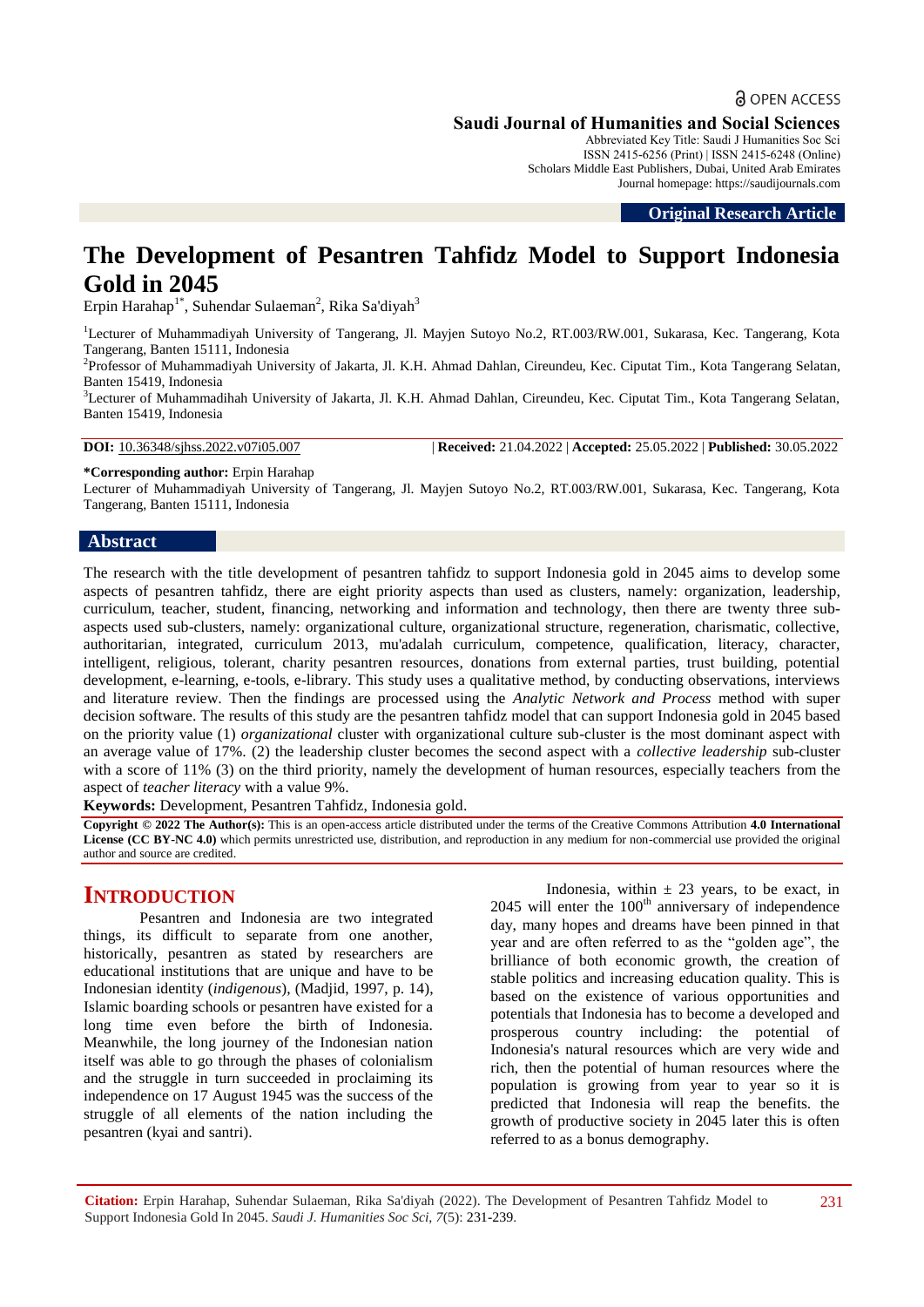The main component in realizing the great potentials above is the birth of productive human resources who are reliable, of course it cannot be separated from the presence of quality education, which is able to carry out the transformation of human being properly, even if it is observed from the aspect of the constitution and legislation as The highest legal has mandated the of an educated society, this is as stated in national education law number 20 of 2003 below:

*"Pendidikan nasional berfungsi mengembangkan kemampuan dan membentuk watak serta peradaban bangsa yang bermartabat dalam rangka mencerdaskan kehidupan bangsa, bertujuan untuk berkembangnya potensi peserta didik agar menjadi manusia yang beriman dan bertakwa kepada Tuhan Yang Maha Esa, berakhlak mulia, sehat, berilmu, cakap, kreatif, mandiri, dan menjadi warga negara yang demokratis serta bertanggung jawab".*

Being a developed country that includes developed humans is a good thing, and if viewed from the aspect of religion, for a long time the Qur'an as a guide in carrying out religious principles has provided clear guidance on the necessity of piety and always carry out introspection and evaluation of the practices that have been done today for tomorrow's life the next day/future. Allah said in the Qur'an:

يَّا لَيُّذِينَ اٰمَنُوا اتَّقُوا اللهَ وَلْتَنْظُرْ نَفْسٌ مَّا قَدَّمَتْ لِغَذٍّ وَاتَّقُوا اللهَ ِّۗنَّ الله ْ ٰ َّ ٰٓ خَبِيْرٌ َبِمَا تَعْمَلُوْنَ ُ ِ

Ibn Kastir interprets the above verse as a guide for a believer to always be devoted to Allah and do evaluation or count righteous deeds that have been done before being judged, and the use of the word lighad which literally means tomorrow is the context of the hereafter, so it is necessary to have piety and prepare for the hereafter (الأول الجزء ,كثير بن). p. 419.

Furthermore, that currently Islamic educational institutions, especially Islamic boarding schools (pesantren) are faced with their own problems, this is exacerbated because of their dual role, on the one perception pesantren as an institution of religious education and character building and on the perception pesantren has a basis that is directly sourced from the Qur'an. (Shofiyah, 2019, pp. 10-11) stated that there are at least four main problems that must be solved by pesantren in the current millennial era, namely:

i. *Leadership Aspect*: The main factor that pesantren is difficult to develop is because pesantren are still firmly patterned with centralized and hierarchical leadership centered on one Kiai. This pattern tends to be authoritarian and in the world of education tends to have a negative impact. Then also the leadership of the kyai who is very super great and fills all lines such as the kyai as the designer (architecture) of the kyai as the founder and developer of the kyai as the leader

and manager, causing the leadership of the Islamic boarding school to be not optimal.

- ii. *Weaknesses of Methodology*: It is acknowledged that Islamic boarding schools have a strong tradition in the field of classical scientific transmission, but lack of methodology and even far from technological knowledge, this kind of transmission process will only result in the accumulation of knowledge. As is usual, the creation of good output begins with a good process, in the context of education that learning is a combination of various components such as: teachers, students, materials and methods. Constructivism-based learning with student-oriented learning activities (student central learning) while the teacher in this case the ustadz positions himself as a learning manager or facilitator.
- iii. *The irrelevant curriculum*, the existence of pesantren which has the main function as an educational institution for Islamic values makes it very dominant in religious scholarship, such as fiqh, tafsir, tauhid and the other lesson, but other schools are relatively indifferent to the prospect of current knowledge which is precisely this. become a special need for students.
- iv. **Disorientation:** Pesantrens are currently faced with two positions between becoming an educational institution with a religious identity or becoming an educational institution that adopts a modern system and absorbs new cultures from outside. This dilemma makes Islamic educational institutions lose the ability to define and position themselves in the midst of social realities that are currently undergoing rapid changes.

Apart from the several main problems above, pesantren also seem to have to realize their weaknesses from a managerial aspect, Tilaar (2006) said that currently pesantren have not been managed based on effective/ideal management principles. There is even a management crisis in the management of education that occurs in almost the majority of Islamic boarding schools, this is due to several factors including the majority of Islamic educational institutions having private status, which means that their management is dominated by their owners (Tilaar, 2006, p. 1).

The same problem was also conveyed by Abdurrohman Mas'ud that currently there are still many spaces that are the cause of the weakness of Islamic boarding schools, namely: *first*: the majority of Islamic boarding schools are oriented backwards (*salaf oriented*) this is still very dominating, the paradigm of maintaining is greater than efforts and moving forward.. *Second*: space ratio (*common sense*) has not become an idol for pesantren circles, *Third*: weak competence from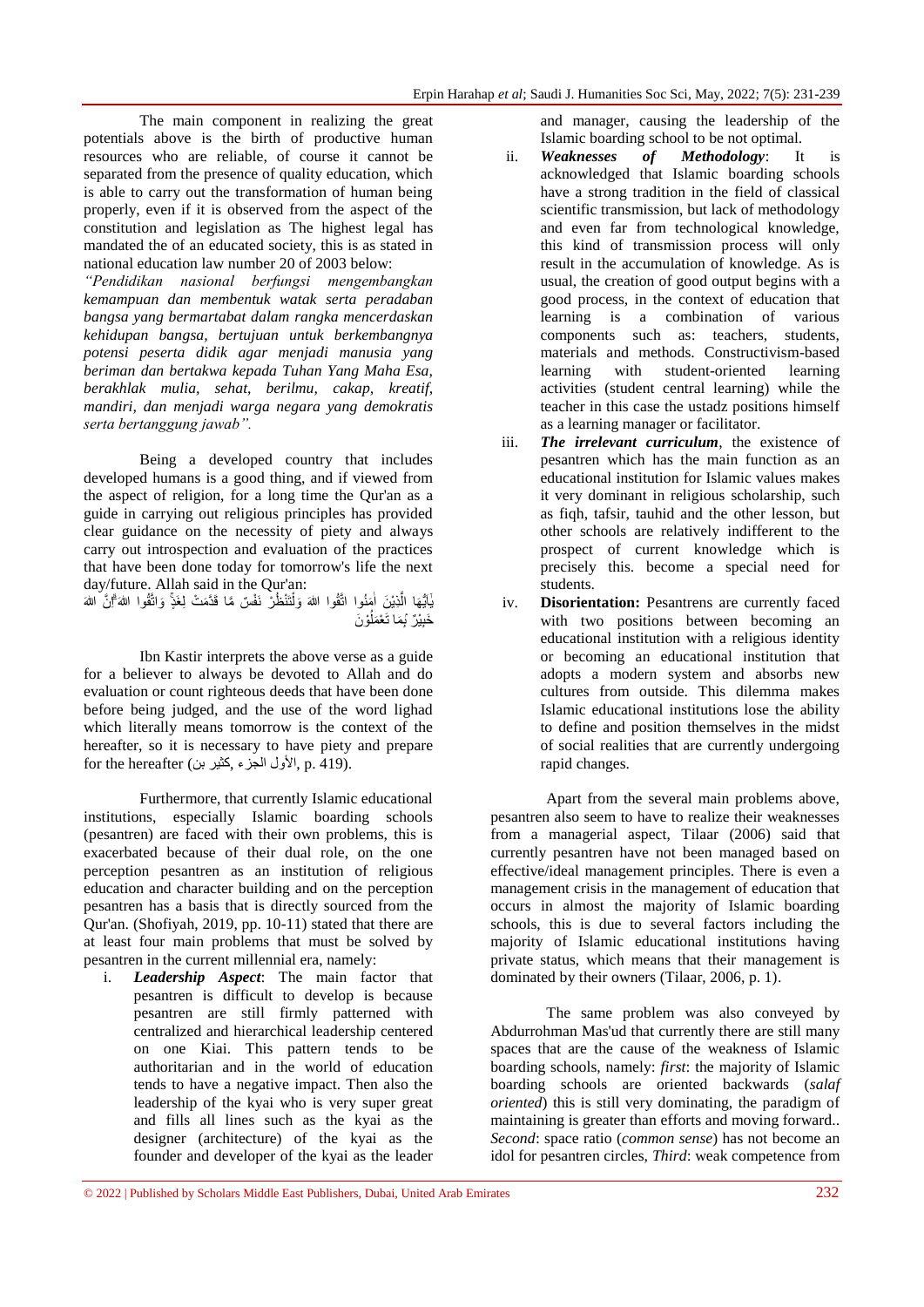the aspect of writing and even disappears from the world of pesantren (Mas'ud, 2020, p. 261). Departing from a background related to expectations, aspired opportunities that are faced with problems and the pesantren themselves, this research is intended to form a model pesantren tahfidz that is able to support Indonesia Gold 2045.

#### **MATERIALS AND METHODS**

This research is a qualitative research, this is because the main purpose of this research is to describe the research topic by using a natural theoretical basis as a reference in analyzing and constructing phenomena, then the next phase of the findings in this study are analyzed using Analytic Network and Process (ANP), this method as a way of determining priorities in supporting the realization of the pesantren tahfidz that supports Indonesia gold in 2045.In qualitative research, data processing has taken place when the data collection process is carried out, namely the researcher analyzes the answers when, for example, in interviews. Data collection instruments in this study include observation, documentation, interviews. This research was conducted in two places pesantren tahfidz namely (1). Pesantren Tahfidz Daarul Qur'an – Tangerang, (2). Pesantren Tahfidz Darul Qur'an Mulia-Bogor.

Furthermore, as a study that tries to construct a model based on its main characteristics, this research uses a technique that can provide an accurate evaluation of a challenging problem. ANP is a technique developed by Thomas L. Saaty, (a Professor at the University of Pittsburgh). ANP theory was first introduced and simply illustrated by Saaty in 1980 entitled Multicriteria Decision Making: The Analytic Hierarchy Process which was then followed in 1996 with the title Decision Making with Dependence and Feedback and then revised in 2001 to include BOCR and finally in 2005. by incorporating negative priorities and different formulas for the synthesis of Analytic Network Process Theory and Applications. The research flow can be seen as follows:



In research uses the ANP method, the presence of practitioners and experts who have a deep understanding of the problem being studied is the main thing, so in this study, there are six informants were involved (four from pesantren tahfidz aspects and two from experts).

# **RESEARCH RESULTS AND DISCUSSION**

## **i. The Aspect Pesantren Tahfidz**

Islamic Boarding School or specially by pesantren tahfidz as an educational institution that has a forward orientation in giving birth a generation that has various competencies is expected to make the  $100<sup>th</sup>$ anniversary of independence later as a valuable momentum. This is not the end point of the development of the institution of education and pesantren tahfidz because in essence pesantren and other educational institutions are not designed for a certain period of time but for an unlimited period of time.

Development in pesantren tahfidz has become the thing that should be, in order to balance education with the demands and expectations of society. Modernization as an instrument of the development of Islamic boarding schools can be realized in every important element, education which is used as the main mover. Amiruddin take from Azyumardi Azra's opinion that there are two aspects that need to be developed so as to make education a grand design in the renewal of Islamic boarding schools, namely *first*: development of aspects of educational goals and *second*: development of educational curriculum.

As for the renewal in the *first* aspect is educational goals, as is generally known, human life and creation cannot be separated from the existence of goals, and in Islam the main goal of creating humans on this earth is to become individuals who are devoted to God (Allah Swt), humans who are able to create a balance of happiness both in this world and in the hereafter, as well as being a human being who is bring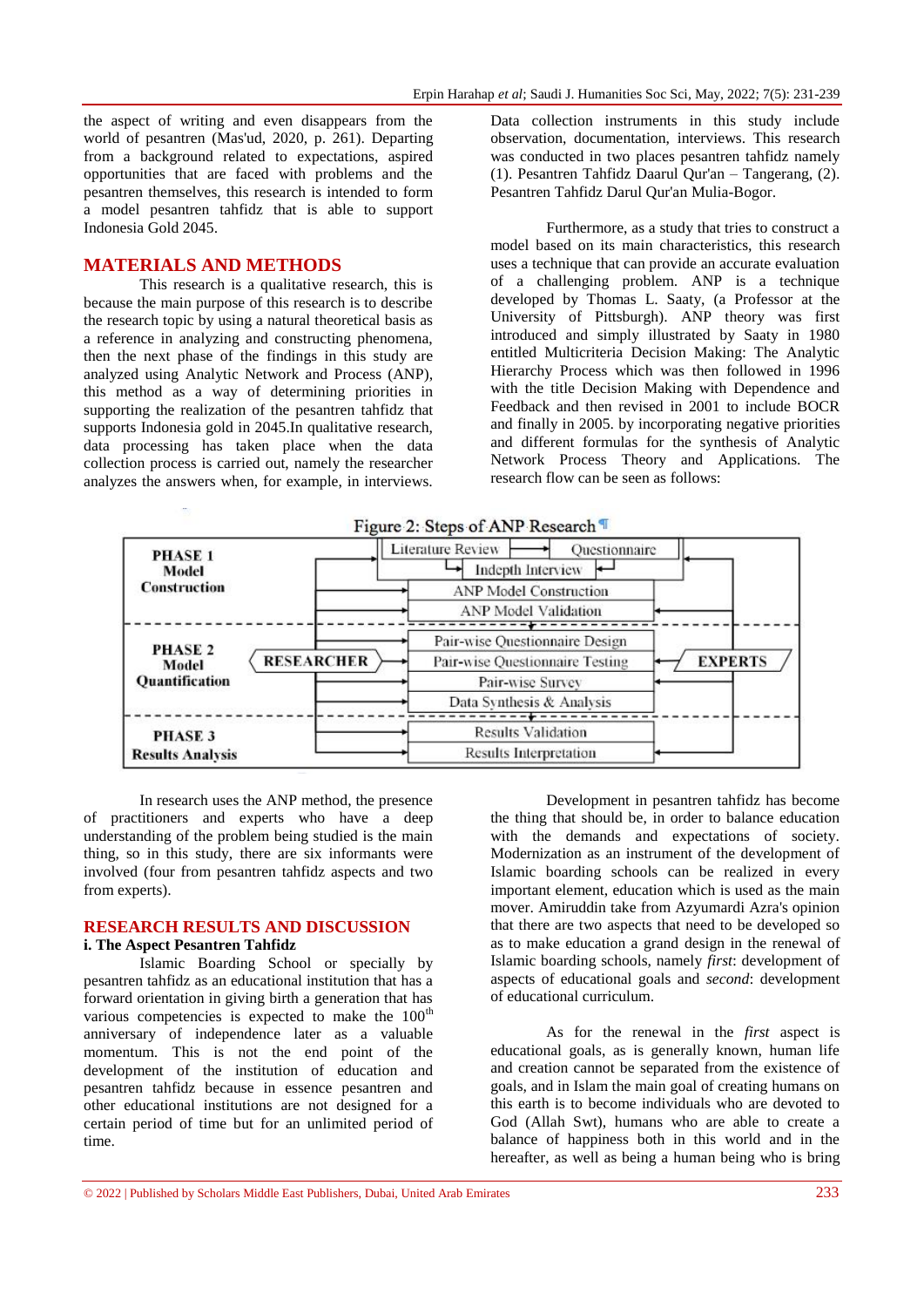peace to all person (*rahmatan lil 'alamin)*. While the specific purpose of Islamic education is more practical, it combines the purpose of life from the cognitive, affective and psychomotor aspects. Combining these three competencies makes education developed in an integrated manner so that students develop according to their needs (Amiruddin, 2018, p. 9).

Then the *second* aspect is curriculum, which has the same urgency as educational goals, the curriculum becomes an integral part of all educational processes from beginning to end, including input, process, output and outcome because the curriculum as much is defined in the achievement of educational goals that are more detailed and complete. materials, methods, and evaluation systems through the stages of student mastery of the three aspects above.

In other result and theories, Abdul Basyit quotes Daulay's opinion that the development and renewal of Islamic education is implemented in at least three aspects, namely: method, material content, and leadership. The method is a tool in realizing quality learning is expected to be able to adopt up-to-date and relevant things to the conditions of the times, learning methods in the context of pesantren in the initial concept are known as *wetonan*, *sorogan*, and *bandongan*, this can be developed towards a more modern nature into a collaborative method, meanwhile, in the aspect of learning material, it is the adoption of balance and even strengthening of thematic materials while maintaining the classical books as conservative content, and from the leadership aspect the development of a collective leadership model (Basyit, 2017, p. 304).

The National Education Standards Agency (*Badan Standar Nasional Pendidikan*) stipulates that there are eight standards maked main aspects of determining the quality of education in Indonesian, its all has a high urgency value to be integrated with competencies and educational directions in 2045, based on government regulation number 19 of 2005 it is stated that national education standards consist of the eight are aspects : content standards, process standards, graduate competency standards, teacher and education personnel standards, facilities and infrastructure standards, financing standards, management standards and education assessment standards.

After observing the important aspects of education from the above theories regarding golden Indonesia, pesantren tahfidz with all their dynamics, this section will present ideal findings related to pesantren aspects that need to be developed based on scientific studies, as follows:

*First***:** Organizations, Pesantren Tahfidz Daarul Qur'an - Tangerang and Pesantren Tahfidz Terpadu Darul Qur'an Mulia - Bogor both have a clear vision and mission that serve as a reference in carrying out strategic steps in the management and development of pesantren, apart from that the structure of the two also has clear parts, no based just feeling needing, but has a clear division of tasks and authority (job description), so that no matter how big the institution and its organizational network, the part that is responsible for it has been found. Then related to organizational culture, there is a reality that in realizing a school that has a forward orientation, these two pesantren have an organizational culture that supports the realization of a Indonesia gold in 2045.

*Second***:** Leadership, in the aspect of leadership, researchers can point out that these two tahfidz pesantren are led by a kyai who is the founder and pioneer of the pesantren, at this time KH. Yusuf Mansur is the pioneer and general leader of Daarul Qur'an, while KH. Wahab Hasbullah is also a central figure in the birth of the Noble Darul Qur'an-Bogor. In a practical level, it was found that both of them applied the principles of effective leadership through delegation to their subordinates to ensure the creation of an effective result, especially related to education and teaching, the general difference in leadership at these two tahfidz institutions is in the leadership frame, where if in Daarul Qur'an- Tangerang, a leadership figure other than the general leadership, namely KH. Yusuf Mansur also appeared other figures such as KH. Ahmad Jamil, Ustadz H. Anwar Sanusi, Ustadz H. Tarmidzi. Meanwhile, in Darul Qur'an Bogor, the leadership frame is still focused on the kyai as the main leader.

*Third:* Curriculum, the creation of various expectations related to Pesantren Tahfidz that are able to realize Indonesia gold, through the birth of a superior generation and based on the Qur'an cannot be separated from the curriculum applied. The curriculum as the spirit that guides learning in these two pesantren, the findings of researchers related to the curriculum that in Daarul Qur'an-Tangerang curriculum is described in several forms ranging from adopting to the Ministry or in the form of mu'adah, meaning that in reality students have the choice to process the achievement of memorization is achieved and his status as a formal student is also carried out. It is different from the Daarul Qur'an Islamic - Bogor, in this pesantren getting four integrated four curricula , the curriculum of Ministry of National Education, the pesantren curriculum, education curriculum and tahfidz curriculum. So the curriculum in two pesantren here which is to follow the national education system with SMP and SMA IT levels.

*Fourth***:** Teacher/Ustadz, at the two pesantreh tahfidz which were the research locations it was found that teachers as the main component in providing quality education in general have become a concern and priority, because through the presence of teachers who are not only knowledgeable but also agents of change who are always present. inspire many students. In the aspect of how pesantren should develop teacher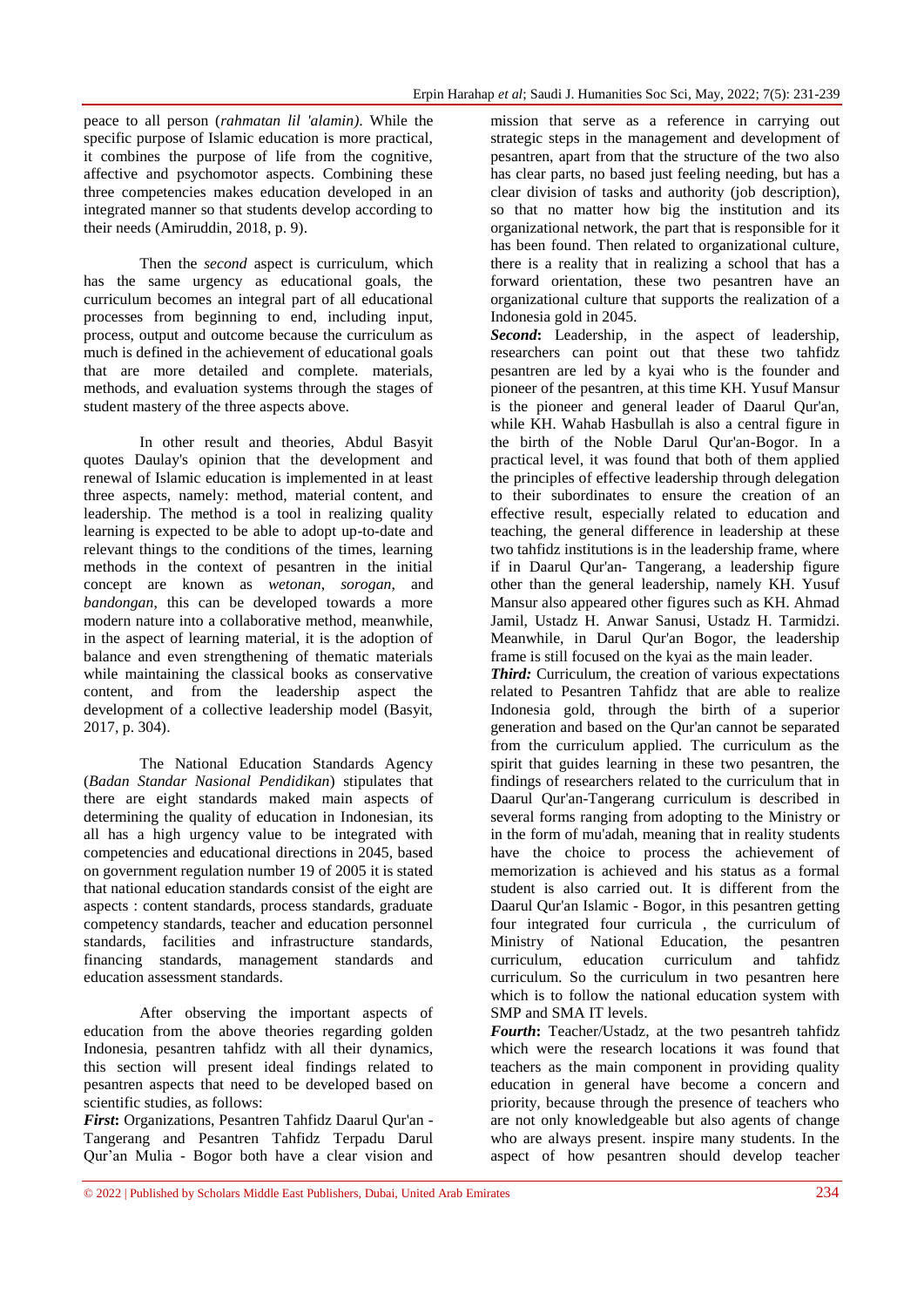resources, researchers see that the teachers at these two pesantren have regularly evaluated the process carried out. Then to improve self-qualifications and competencies through further studies, it has also become a common awareness for both teachers and pesantren managers, of course this is one thing that is able to realize the birth of the golden generation of 2045 later through the good hands of teachers.

*Fifth*: Student/Santri, santri in the perspective of pesantren are basically manifested through the birth of figures who have knowledge and have noble values/characters. In the learning process that students have familiarized themselves through the cultures of the pesantren, this habituation will in turn become a characteristic of a santri. Apart from that, at the level of pesantren tahfidz with a lot of memorization that a santri has, as well as his fluency in memorizing the Qur'an is expected to be something that is inherent in him, so that the birth of breadth of knowledge on the meaning of the contents of the Qur'an. Apart from inculcating values and character, there is actually a lot of space and potential in a pesantren which, if utilized by a student, will have a significant impact on the development of his skills and potential. Ability is a very important thing in realizing a superior and characterized Indonesian generation, in the world of Islamic in pesantren tahfidz students are given the freedom to develop their talents and interests, channeling talents and potentials at pesantren tahfidz can be done in many ways, such as at competitive events, both physically and mentally. internal and external to the pesantren.

*Sixth***:** Financing, pesantren as the birthplace of a generation that is expected to have knowledge and be guided by Islamic values, it should be supported by the availability of all the necessary tools, to meet all the needs of students' lives, pesantren managers are required to have expertise in finding good sources of financing. internally and externally, Daarul Qur'an Cipondoh since its establishment has started from a movement that has material values, namely the shadaqah movement and this is what became the magnet for the establishment of this pesantren. from economic development through pesantren and other businesses.Meanwhile, Darul Qur'an Mulia is currently still in the process of finding the right formula for developing pesantren internally ' charitable businesses, so that currently pesantren are still very dependent on internal financial sources.

*Seventh***:** Networking, Pesantren tahfidz Daarul Qur'an Tangerang and Pesantren Terpadu Darul Qur'an – Bogor with a boarding system (berasrama), at the level of implementation of these boarding schools can be categorized as modern boarding schools (*khalafy*), openness to the outside world is one of the characteristics of modern boarding schools, meaning that they do not close themselves off and become exclusive institutions far from social values. The openness promoted by these two pesantren resulted in the establishment of good communication and relations

with various groups, both from elements of the pesantren in particular and other elements. The projections of the two pesantren have similarities, which have a future orientation and this is a strength as a pesantren that is known in the global arena.

*Eighth***:** Information and Technology, In the observations and observations that have been made, that the DaQu and DQ pesantrens have basically adopted and used learning that is linked to technological features, in terms of open access and profiles of pesantren, these two pesantren already have websites and a special blog that can be accessed by the general public.

#### **ii. Data Processing Using ANP**

Based on the results and answer of the questionnaire than interviews with informants related to the aspects that will be used as clusters and sub-clusters of this research, it can be described as follows:

| N <sub>0</sub>           | <b>Cluster</b> | Sub-Cluster                     |  |
|--------------------------|----------------|---------------------------------|--|
| 1                        | Organization   | Organizational culture          |  |
|                          |                | Organizational structure        |  |
|                          |                | Re-generation                   |  |
| $\overline{2}$           | Leadership     | charismatic                     |  |
|                          |                | Collective                      |  |
|                          |                | Authoritarian                   |  |
| 3                        | Curriculum     | Integrated                      |  |
|                          |                | Curriculum -13                  |  |
|                          |                | Mu'adalah                       |  |
| $\overline{\mathcal{A}}$ | Teacher/Ustadz | Competence                      |  |
|                          |                | Qualification                   |  |
|                          |                | Literacy                        |  |
| 5                        | Student/Santri | Character                       |  |
|                          |                | Intelligent                     |  |
|                          |                | Religious                       |  |
|                          |                | Tolerant                        |  |
| 6                        | Financing      | Pesantren Charity               |  |
|                          |                | <b>External Party Donations</b> |  |
| 7                        | Networking     | <b>Trust Building</b>           |  |
|                          |                | <b>Potential Development</b>    |  |
| 8                        | <b>IT</b>      | e-Learning                      |  |
|                          |                | e-Tool                          |  |
|                          |                | e-library                       |  |

**Table 1: Cluster and Sub-Cluster Development**

It can be seen from the results of the  $1<sup>st</sup>$ questionnaire recapitulation above that the determination of clusters and sub-clusters are aspects that are considered important by decision makers, with the results that there are eight (8) clusters and twentythree (23) sub-clusters. To create a model using the *Analytic Network and Process* (ANP) method, each of the above clusters and sub-clusters will be assessed for their respective weights, then comparisons or dependencies are made between each cluster (*inner dependence*) and between sub-clusters (*outer dependence*). And the results are as follows: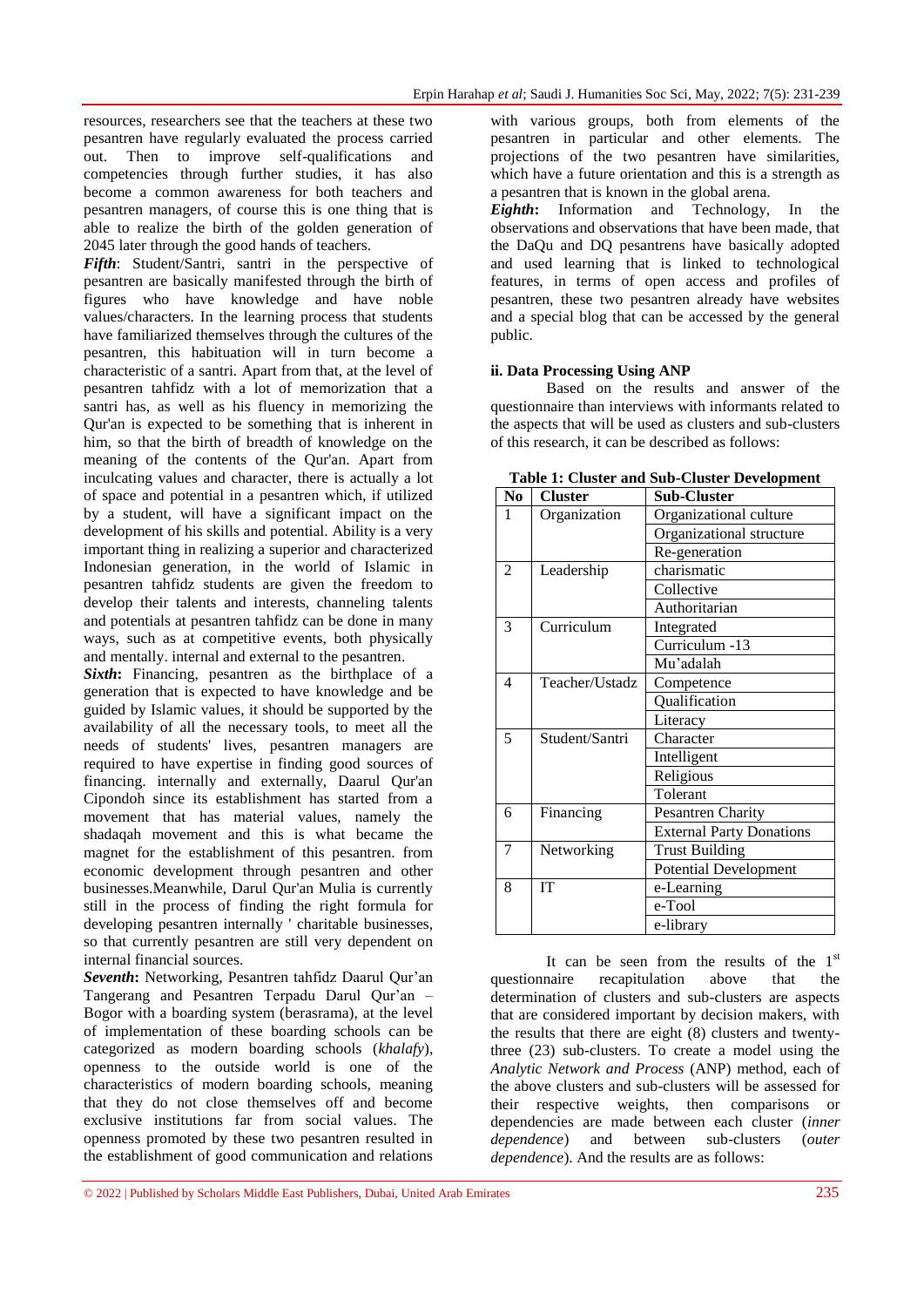

**Table 2: Inner and Outer Dependence Development**

In table above, it can be seen that the yellow box indicates that there is an influence (*depend*), the relationship (*network*) between elements, the network is classified into two criteria *inner dependence* (in one cluster), *outer dependence* (between sub-clusters), so this is a function of the use of the Analytic Network and Process (ANP) method.

#### **iii. Comparison between Clusters (***Inner Dependence***)**

*First*: In the organizational cluster (1) it is agreed that organizational culture (A) has an influence on fellow clusters, namely regeneration (C). while the influence outside the organizational culture cluster also affects/has a relationship with: charismatic leadership (D), collective (E) and authoritarian (F). As for organizational structure (B) the effect on the other two sub-clusters is 'organizational culture' (A) and 'regeneration' (C), Meanwhile, regeneration in the organizational cluster also affects organizational culture and organizational structure.

**Second**: In leadership cluster (2), it is found that charismatic leadership affects authoritarian leadership, while collective leadership affects authoritarian leadership.

*Third*: As for the curriculum cluster (3), it was found that the curriculum only has network a curriculum 2013.

*Fourth:* Meanwhile, in the aspect of teacher resources, it was found that teacher competence had an effect on teacher qualifications and literacy, while teacher qualifications had an effect on teacher competence, while teacher literacy had an effect on teacher qualifications and competencies.

*Fifth*: in the santri resource cluster (5), it was found that the character (M) affects to intelligent students, while the intelligence of students will affect the character and

tolerance of students, religious values have a relationship with the character of students only.

*Sixth:* in relation to the financing of the pesantren, it is found that the donation of external parties (R) has an effect on the charity of the pesantren's business.

*Seventh*: the networking aspect resulted that there is no relationship between fellow clusters.

*Eighth*: Information and Technology that the three subclusters have their respective independence.

#### **a) Outer dependence**

From the table above, the sub-clusters that have relationships and networks with sub-clusters in other clusters are as follows:

*First* : organization, in the organizational culture subcluster has a relationship with charismatic, collective and authoritarian leadership, then also has a relationship with teacher qualifications, teacher literacy, the birth of students/santri with character, intelligent, religious and tolerant, while the organizational structure has a relationship with collective leadership, donations from external parties and the potential development of pesantren. and as for regeneration, it has a relationship with: charismatic, collective and authoritarian leadership, then also influences all aspects of santri, and trust building.

*Second:*leadership, it was found that the charismatic leadership sub-cluster has links with regeneration, religious, tolerant, business charities and donations from external parties. Meanwhile, collective leadership has a very dominant influence covering all other outer sub-clusters. As for authoritarian leadership, it is related to organizational culture, regeneration, pesantren business charity and the creation of pesantren trust building.

*Third:*Curriculum, it was found that the integrated curriculum has a relationship with culture,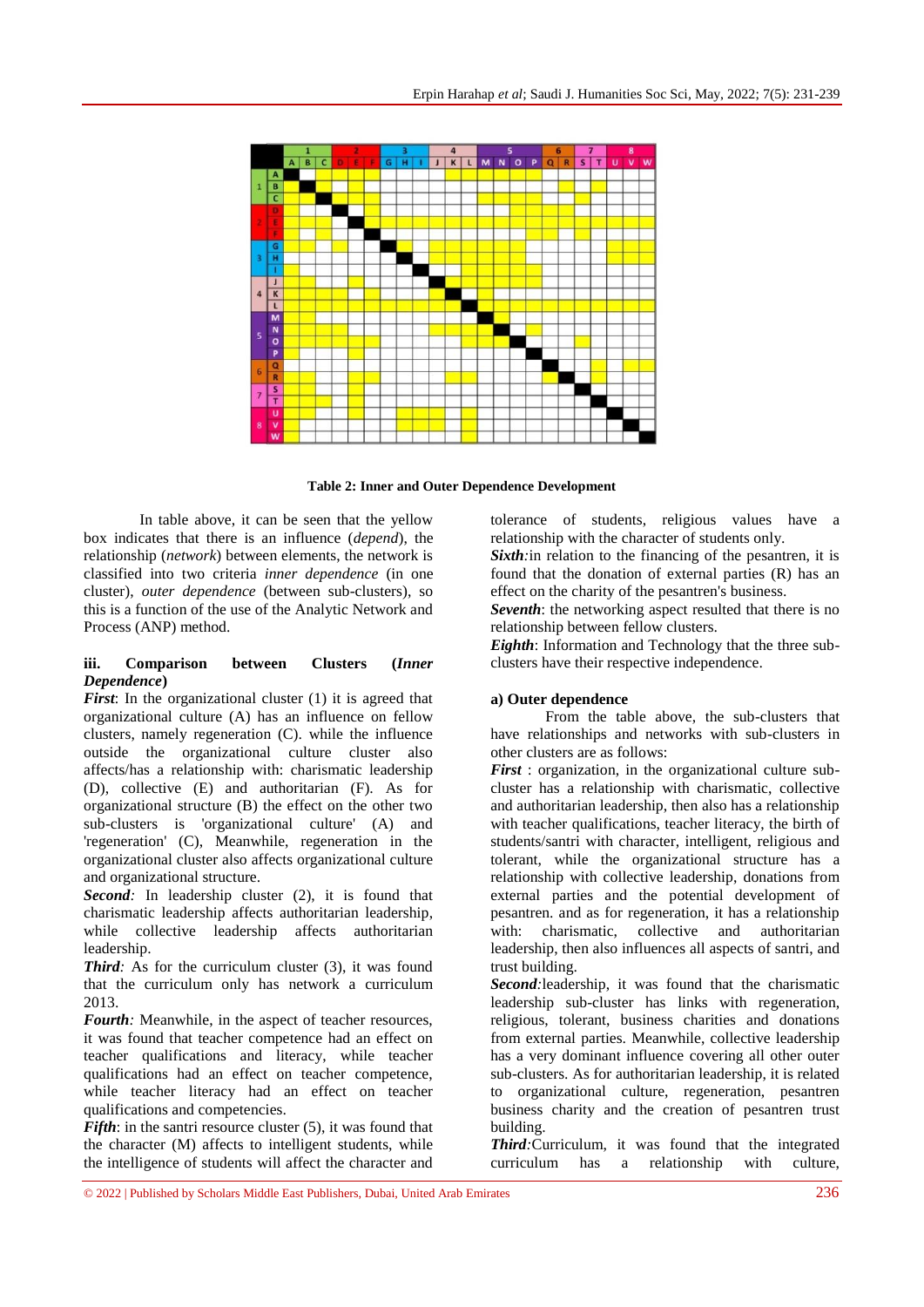organizational structure and charismatic leadership, and has links with all aspects of teacher human resources, as well as three aspects of student human resources and is integrated with all IT sub-clusters. The curriculum is related to all aspects of teacher human resources and IT. Meanwhile, the Mu'adalah curriculum is related to organizational culture, literacy, and all aspects of human resources for students.

*Fourth***:**Teacher/Ustadz, the sub-clusters contained in this criterion indicate that teacher competence has a relationship with culture, structure and collective leadership, as well as all aspects of Santri. Meanwhile, teacher qualifications have almost the same relationship, namely: all organizational sub-clusters, charismatic and collective leadership and character students., and teacher literacy has a significant influence on all research sub-clusters.

*Fifth* : Student/Santri, that of the four sub-clusters, the influence on the external network is same relatively, namely: character students have a relationship with culture and organizational structure. Meanwhile, students with intelligent criteria choose the relationship with the culture, structure and regeneration of the pesantren, then charismatic leadership and all aspects of teacher human resources. And as for students with religious aspects, they will have an influence on all aspects of the organization, leadership, literacy and

donations from external parties. Meanwhile, students with tolerant aspects are dependent on organizational culture and collective leadership.

*Sixth*: Financing, this cluster has a relationship where the charity of the pesantren business is related to the potential development of the pesantren and its connection to IT equipment, while the donations from external parties are related to organizational culture, organizational structure and kyai leadership as well as teacher qualifications and literacy.

*Seventh:* Networking, this aspect has two subs, namely trust-building and the development of the potential of pesantren, both of which have almost the same relationship, namely leading to the organization and leadership of the pesantren.

*Eighth:* Information and Technology, this aspect results that e-learning, e-tools and e-library have links with organizational culture, curriculum and teacher human resources, especially literacy.

After obtaining the results related to the relationship, interrelation and influence of all aspects as a decision to determine a decision, it can then be continued to the formation of the pesantren tahfidz model using the Analytic Network and Process (ANP) using super decision software. And the result is below:



**Picture 2: The Results of the Construction of the Pesantren Tahfidz Model**

As a synthesis in forming a model, the use of ANP is intended to be able to produce a decision based on priority or complexity, and the following is the result of the matrix or combined assessment of all informants as follows: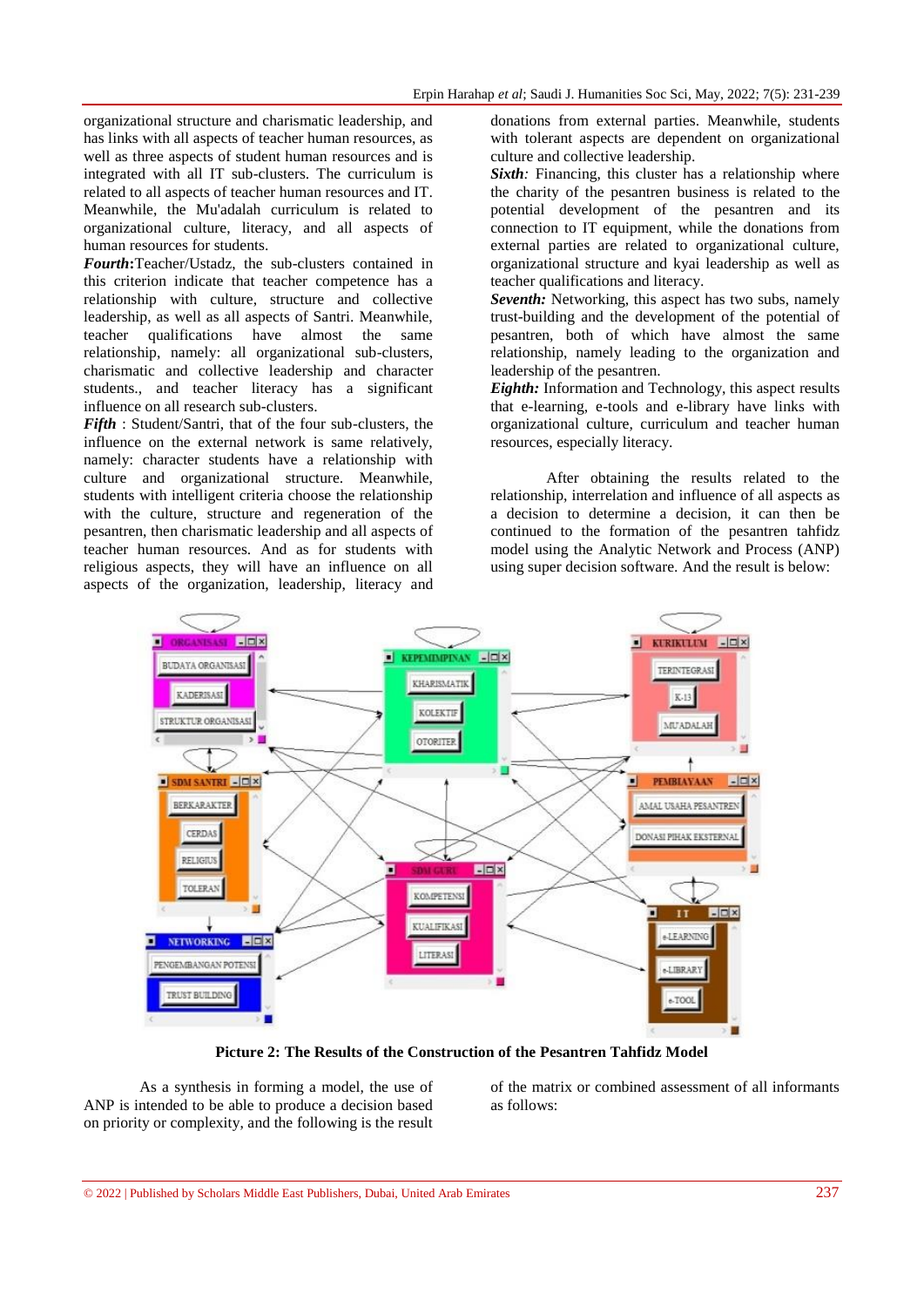| Table 3: The Results of the super matrix cluster and all sub cluster |                                 |                   |                      |  |
|----------------------------------------------------------------------|---------------------------------|-------------------|----------------------|--|
| <b>CLUSTER</b>                                                       | <b>SUBCLUSTER</b>               | <b>Normalized</b> | Limiting             |  |
|                                                                      |                                 | (Cluster Weight)  | (Sub Cluster Weight) |  |
| IT                                                                   | e-Learning                      | 0.2722558333      | 0.015226167          |  |
|                                                                      | e-Library                       | 0.24378           | 0.013581333          |  |
|                                                                      | e-Tool                          | 0.48366           | 0.027168167          |  |
| <b>LEADERSHIP</b>                                                    | Charismatic                     | 0.280021667       | 0.0538325            |  |
|                                                                      | Collective                      | 0.550675          | 0.105837833          |  |
|                                                                      | Authoritarian                   | 0.16931           | 0.0325475            |  |
| <b>CURRICULUM</b>                                                    | $C-13$                          | 0.27112           | 0.012093167          |  |
|                                                                      | Mu'adalah                       | 0.354363333       | 0.015876833          |  |
|                                                                      | Integrated                      | 0.374516667       | 0.016685167          |  |
| <b>NETWORKING</b>                                                    | <b>Potential Development</b>    | 0.29728           | 0.0234635            |  |
|                                                                      | <b>Trust Building</b>           | 0.70272           | 0.055530333          |  |
| <b>ORGANIZATION</b>                                                  | Organizational culture          | 0.658195          | 0.165662667          |  |
|                                                                      | Regeneration                    | 0.106841667       | 0.026883333          |  |
|                                                                      | Organizational structure        | 0.234961667       | 0.059140333          |  |
| <b>FINANCING</b>                                                     | Pesantren Charity               | 0.338986667       | 0.021454333          |  |
|                                                                      | <b>External Party Donations</b> | 0.661013333       | 0.041980333          |  |
| <b>TEACHER/USTADZ</b>                                                | Competence                      | 0.222125          | 0.0284515            |  |
|                                                                      | Qualification                   | 0.086303333       | 0.011037667          |  |
|                                                                      | Literacy                        | 0.691571667       | 0.088469167          |  |
| STUDENT/SANTRI                                                       | Intelligent                     | 0.298466667       | 0.055121167          |  |
|                                                                      | Religious                       | 0.142921667       | 0.026615333          |  |
|                                                                      | Tolerant                        | 0.350421667       | 0.064735167          |  |
|                                                                      | Character                       | 0.208186667       | 0.038606167          |  |

*Notes: the informan in the ANP consists of two weights, namely: the weight of the cluster (normalized by cluster) and the global weight (limiting value). cluster weight is the result of normalization of the global weights that indicate the weight of the sub-criteria in the cluster, while the global weight (limiting value) indicates the weight of the sub-criteria compared to other sub-criteria in the overall model.*

From the picture above, it is found that the comparison of all the elements and clusters related to the components that need to be developed at the

pesantren tahfidz in supporting the achievement of Indonesia Gold 2045. These comparisons have varying percentages.



**Picuter 3: Combined Comparison of all Clusters**